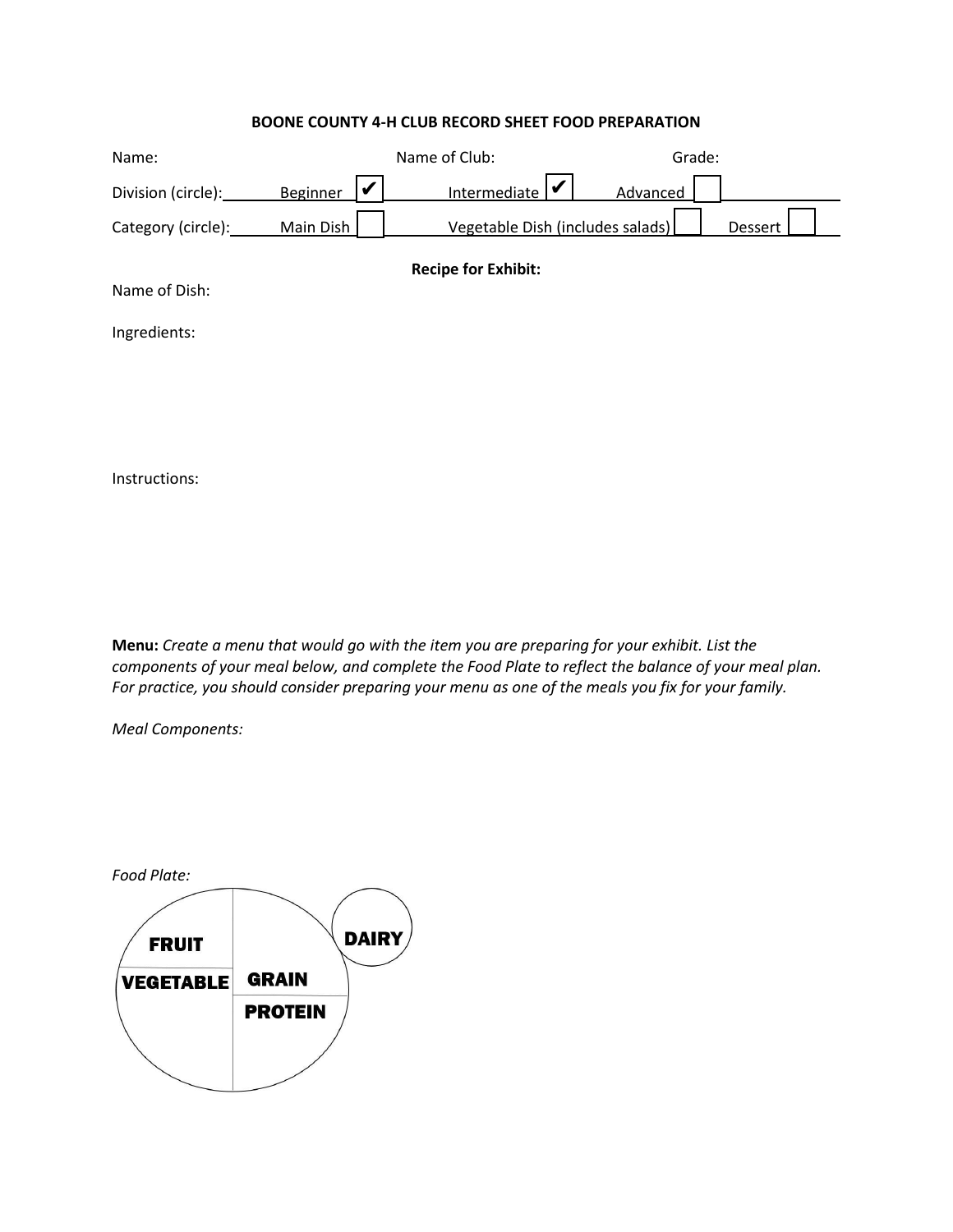#### **Meal Journal:**

**Beginner**: Grades 3 - 5 are to plan, prepare, and serve your family three meals. **Intermediate:** Grades 6-8 - Plan, prepare, and serve your family six meals. **Advanced:** Grades 9 - 12 - Plan, prepare, and serve your family nine meals.

**Meal 1:** What dishes did you prepare? (Ex. Pork Roast, Rice Pilaf, Glazed Carrots, Berries with Yogurt)

Complete the food plate below to show the nutritional considerations you made in your meal plan:



How did you take budget into consideration as you prepared this meal? \_\_\_\_\_\_\_\_\_\_\_

What dietary concerns did you take into consideration as you planned this meal?

**Meal 2:** What dishes did you prepare?

Complete the food plate below to show the nutritional considerations you made in your meal plan:



How did you take budget into consideration as you prepared this meal?

What dietary concerns did you take into consideration as you planned this meal?

**Meal 3:** What dishes did you prepare?

Complete the food plate below to show the nutritional considerations you made in your meal plan:



How did you take budget into consideration as you prepared this meal?

What dietary concerns did you take into consideration as you planned this meal?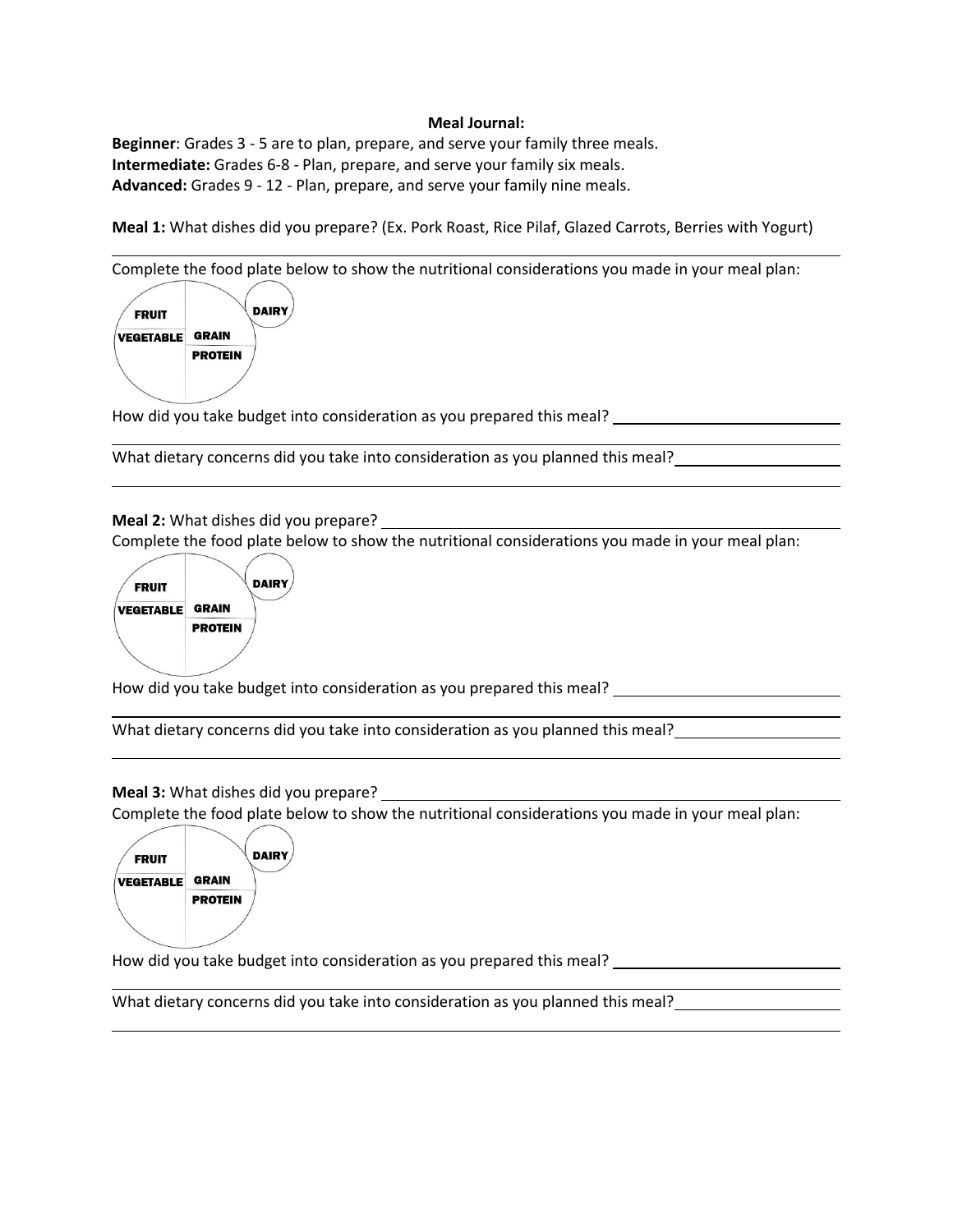### **(Intermediate and Advanced Only)**

**Meal 4:** What dishes did you prepare?

Complete the food plate below to show the nutritional considerations you made in your meal plan:



How did you take budget into consideration as you prepared this meal?

What dietary concerns did you take into consideration as you planned this meal?

## **(Intermediate and Advanced Only)**

**Meal 5:** What dishes did you prepare?

Complete the food plate below to show the nutritional considerations you made in your meal plan:



How did you take budget into consideration as you prepared this meal?

What dietary concerns did you take into consideration as you planned this meal?

#### **(Intermediate and Advanced Only)**

**Meal 6:** What dishes did you prepare?

Complete the food plate below to show the nutritional considerations you made in your meal plan:



How did you take budget into consideration as you prepared this meal?

What dietary concerns did you take into consideration as you planned this meal?